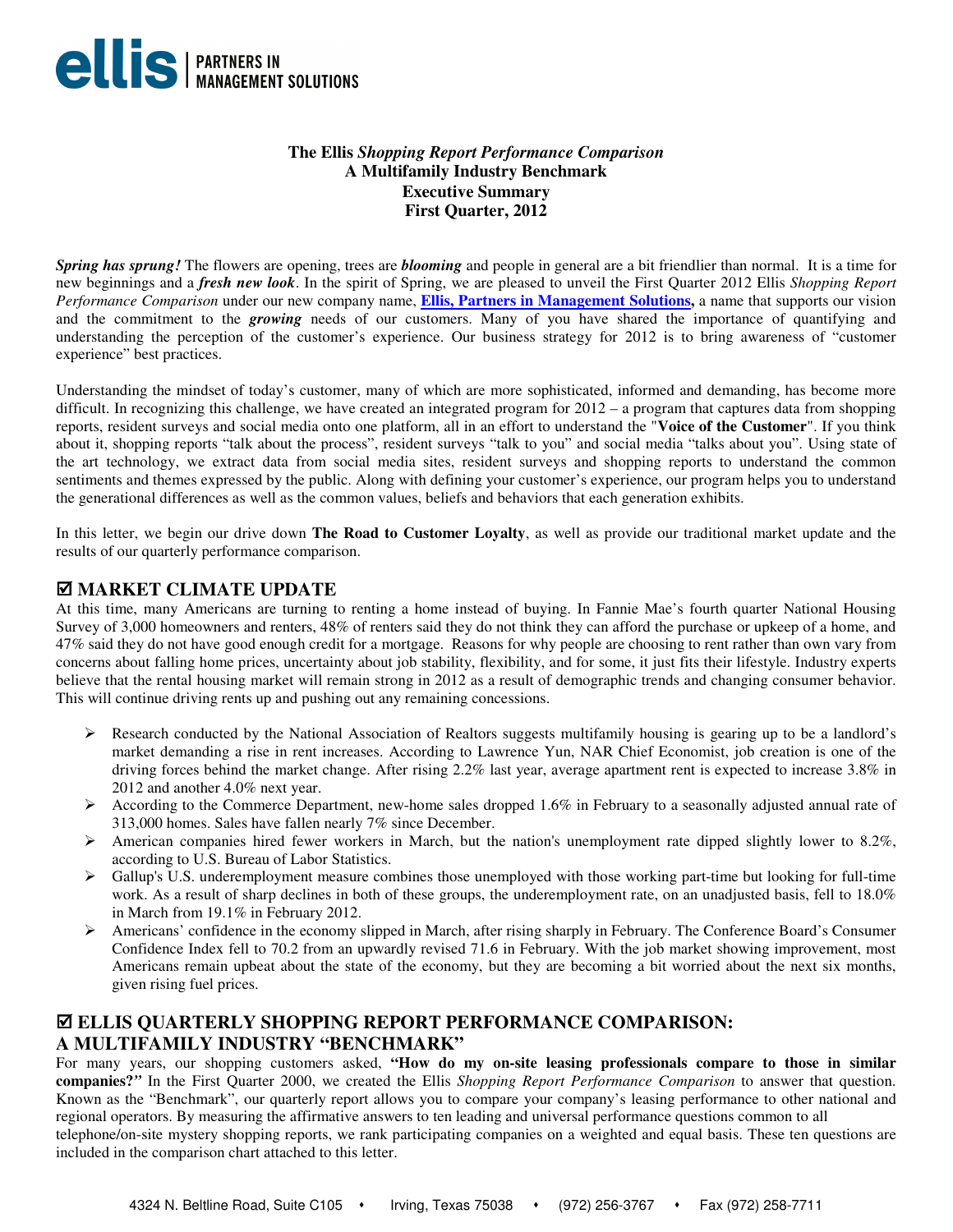**The overall average in the First Quarter 2012 reached 92% based on 3,982 shops.** The high company average remained steady at 92% while the low company average took a 2.5% leap forward as compared to a year ago. The companies at the top and the bottom are clearly increasing expectations resulting in improved performance. Customer service will continue to be a strong focus as vacancy tightens and the "resident experience" becomes critical to increase loyalty and reduce future turnover.



## **TOP-RANKED PARTICIPATING COMPANIES**

#### **1 st Place – SARES-REGIS Group. 98% (4.00% standard deviation)**

"SARES-REGIS Group is excited to finish once again in the EPMS top five rankings. Outstanding customer service, pride in a job well done and staying goal-oriented are what allow our teams to enjoy this success. We are so proud to have their hard work recognized. Congratulations to each and every member of the team!" -**Michelle Adrian**, Director of Training

#### **2 nd Place – The Bainbridge Companies. 97% (6.28% standard deviation)**

"We are so proud and excited for our entire team and their performance on the Ellis benchmark! Our teams always strive for excellence in all that they do, and these fantastic results show how dedicated they are!!! Congratulations Team Bainbridge!" -**Colleen Nolan**, Director of Training

#### **3 rd Place – Venterra Realty. 97% (7.57% standard deviation)**

"We are excited to see Venterra regain a spot in the top five of the Ellis Benchmark report. These outstanding results are a reflection of our team's daily focus and passion for providing our customers and residents with A Better Way of Living! Congratulations Venterra! We look forward to seeing you shine in the top five throughout all of 2012!" -**Mary Green**, Training Manager

#### **4 th Place – Gables Residential Services. 97% (8.04% standard deviation)**

"Gables associates continue to display their dedication by ensuring all prospects and residents have a positive experience when they enter our communities. We are very proud of our continued success in ranking in the top five. Thank you to our on-site teams." -**Jennifer Antos**, Vice President of Learning and Development

#### **5 th Place – Western National Property Management. 96% (7.52% standard deviation)**

"Congratulations to Team Western once again! Achieving excellence in leasing and customer service epitomizes our company Credo, our culture, and our ongoing commitment to our residents. I am so very proud of each and every one of you!" -**Laura Khouri**, President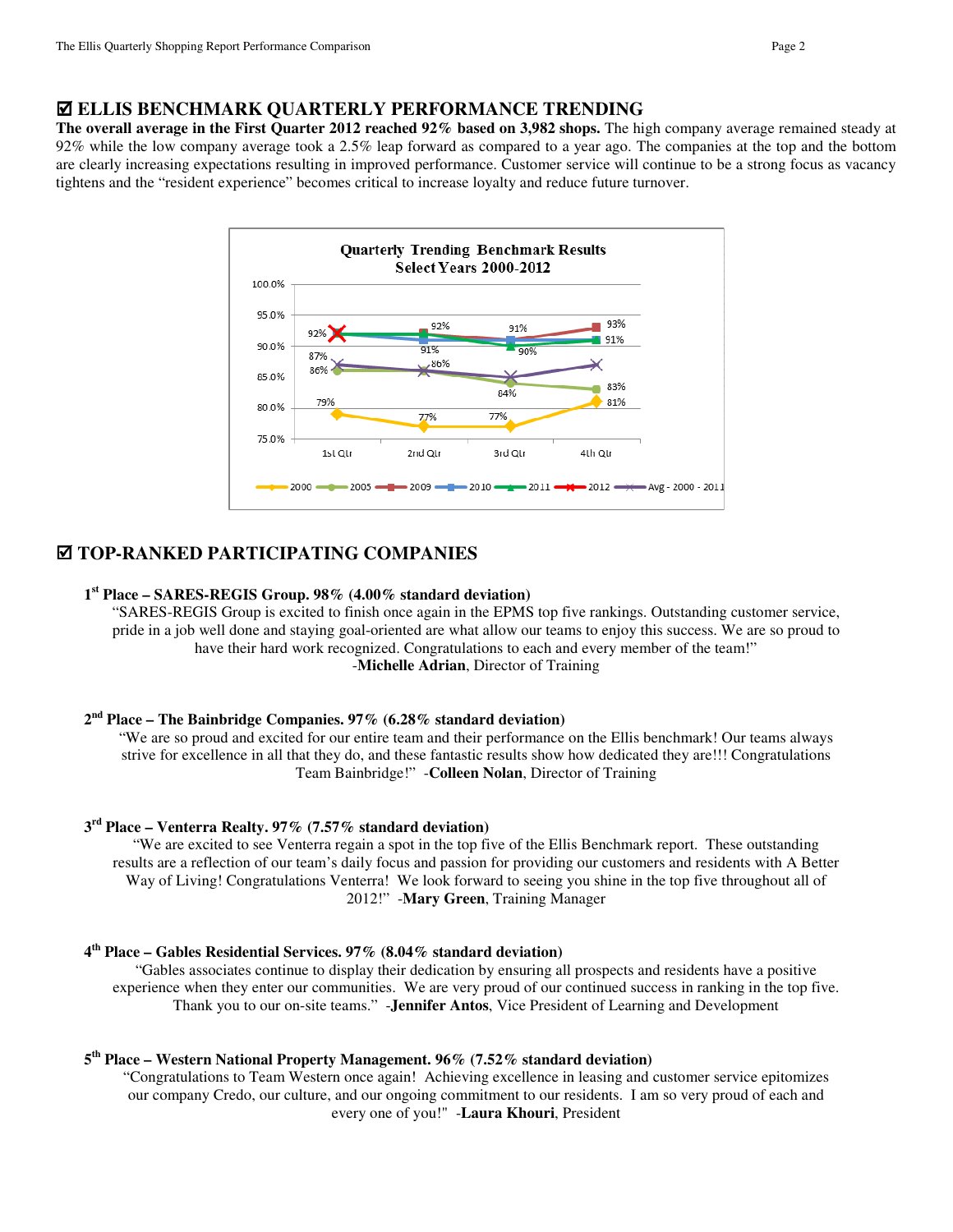#### **PERFORMANCE IMPROVEMENT TOPIC: THE ROAD TO CUSTOMER LOYALTY**

Customer loyalty is probably the most hotly debated issue in business today. For many companies, the road to customer loyalty still remains unpaved. It is a big topic, and trying to manage something so complex with many moving parts can be maddening. It is a journey that begins with care, quality and service - where loyalty evolves naturally over time from great customer experiences. Here we simplify and define the four basic building blocks. Each one is necessary but not sufficient by itself.



- 1. **Customer Service** is the *service or care that a customer receives* before, during and after a purchase as well as the *quality of the product or service* that is being offered. It is 'please' and 'thank you', the genuine smile, letting the customer know you are there to help them through the duration of the relationship. Customer service is a part of the customer experience. Is it important? Yes! It is one of the factors that come into play when a customer is determining value. Customers often must encounter a service experience to not only be a satisfied customer but a loyal customer. **Customer loyalty is born out of positive and sometimes negative customer service experiences.** In fact, a good service recovery can create even more goodwill than if things had gone smoothly in the first place.
- 2. **Customer Satisfaction** is a term generally used to *measure a customer's perception* of a company's care, products and services. Satisfaction is about fulfilling promises and expectations. Customer satisfaction plays a key role in retaining customers and driving them toward loyalty. Today's customers are action-oriented. Good or bad they will share their experiences by tweeting, chatting, blogging, etc. They will make recommendations and give warnings to their friends and family. The louder the ranting, the more people are likely to read, watch and listen to them. It is more important now than ever before to know what your customers are saying about you. **High customer satisfaction can translate to customer loyalty, and loyalty is one of the biggest drivers of company growth**. Unsatisfied customers will never become loyal customers. The customer is your strongest marketing engine.
- 3. **The Customer Experience** is a story with a beginning, middle and end. It involves *emotion, senses, perception, and surprise*. It engages the customer in an inherently personal way, ultimately creating a *great memory*. If you have customers, interact with those customers in some manner, and provide them with products and services - they are having an experience with you and your brand. It is up to you whether it is memorable, average or terrible. Crafting a great customer experience requires enormous amounts of collaboration across departments in a company that often work independently and at different stages of the customer relationship. Difficult? Yes. Possible? Yes. **Companies with better customer experience have more loyal customers.** When customers like the experience, they are more likely to consider another purchase and recommend to others. They are also less likely to take their business to a competitor. Great experiences are punctuated by a "WOW" when the product or service pleases, anticipated the needs of, or pleasantly surprises the customer. "Customer Experience" is the sum-totality of how customers engage with your company and brand at every touch point.
- 4. **Customer Loyalty** naturally *evolves out of great experiences* with a company *over time*. It is very different from satisfaction. A satisfied customer is not necessarily a loyal customer. Satisfaction is about fulfilling promises/expectations; loyalty goes way beyond that by *creating long-lasting relationships*. When customers are loyal to a company, product or service, they not only are more likely to purchase from that company again, but they are more likely to recommend and openly share their positive feelings and experiences with others. The Internet offers the engine for them to positively influence millions of people. The same holds true, if not more so, when customers are disloyal. Unhappy customers can share their negative experiences with an ever-widening audience, jeopardizing a company's reputation.

Customers define their loyalty to a company or product according to their total experience with it. Customer loyalty is the ultimate reward for the way a company interacts with its customers at every touch point. **Great Customer Service + High Customer Satisfaction + Memorable Customer Experience are all essential to creating Customer Loyalty.** Loyal customers buy more, stay longer and tell more people about their experience – that is true customer loyalty. *To be continued next quarter.*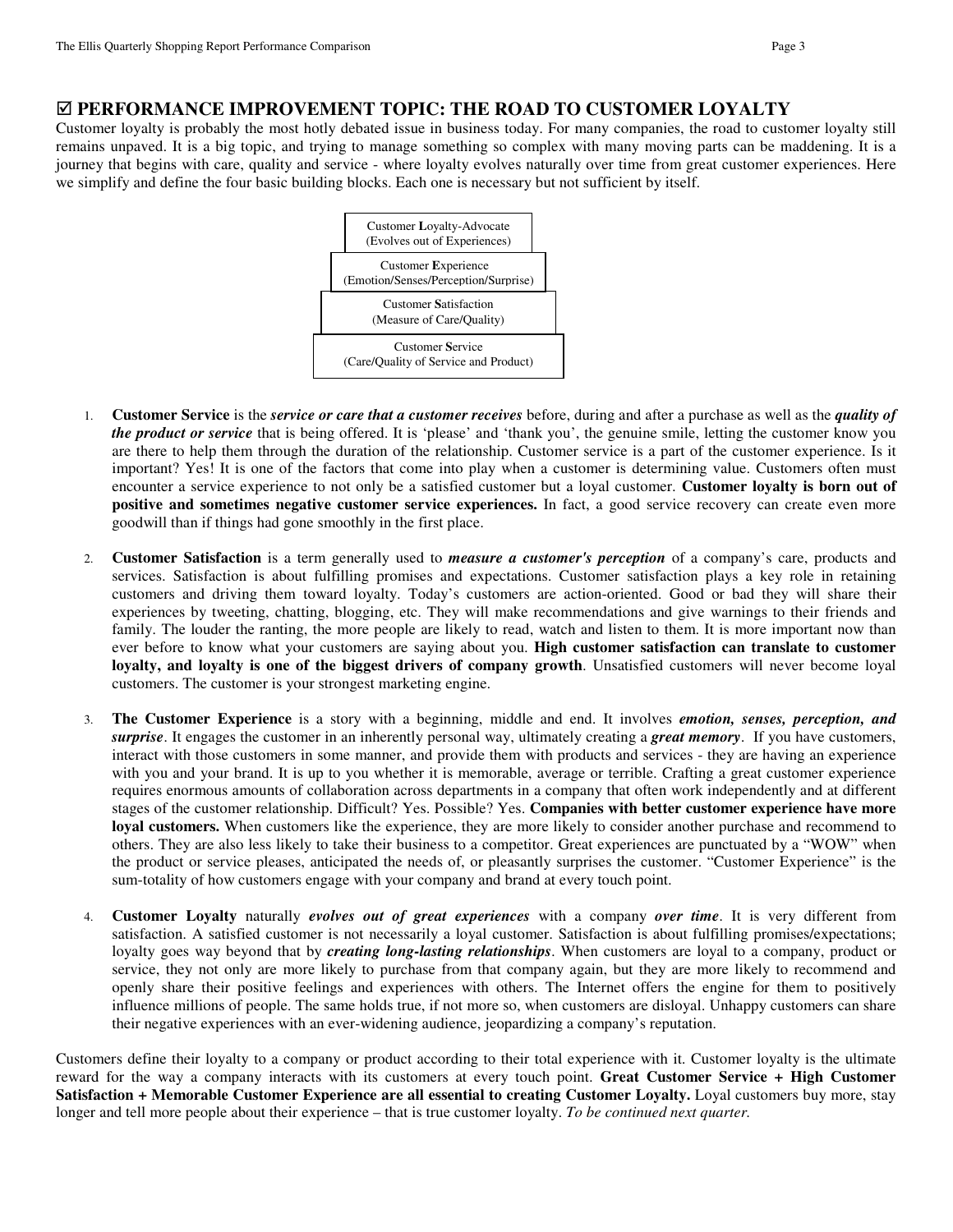We thank you for your participation and feedback, which help make this report informative and a reliable resource. We hope you will find Ellis, Partners in Management Solutions to be not only the finest source for mystery shopping but a true partner in management solutions for your organization. Visit our blog, *All Things Considered…An Ellis Perspective*, for more insight on Customer Loyalty and other current topics.

Sincerely,

Joanna Ellis

Joanna Ellis, CAPS Chief Executive Officer

Enclosure



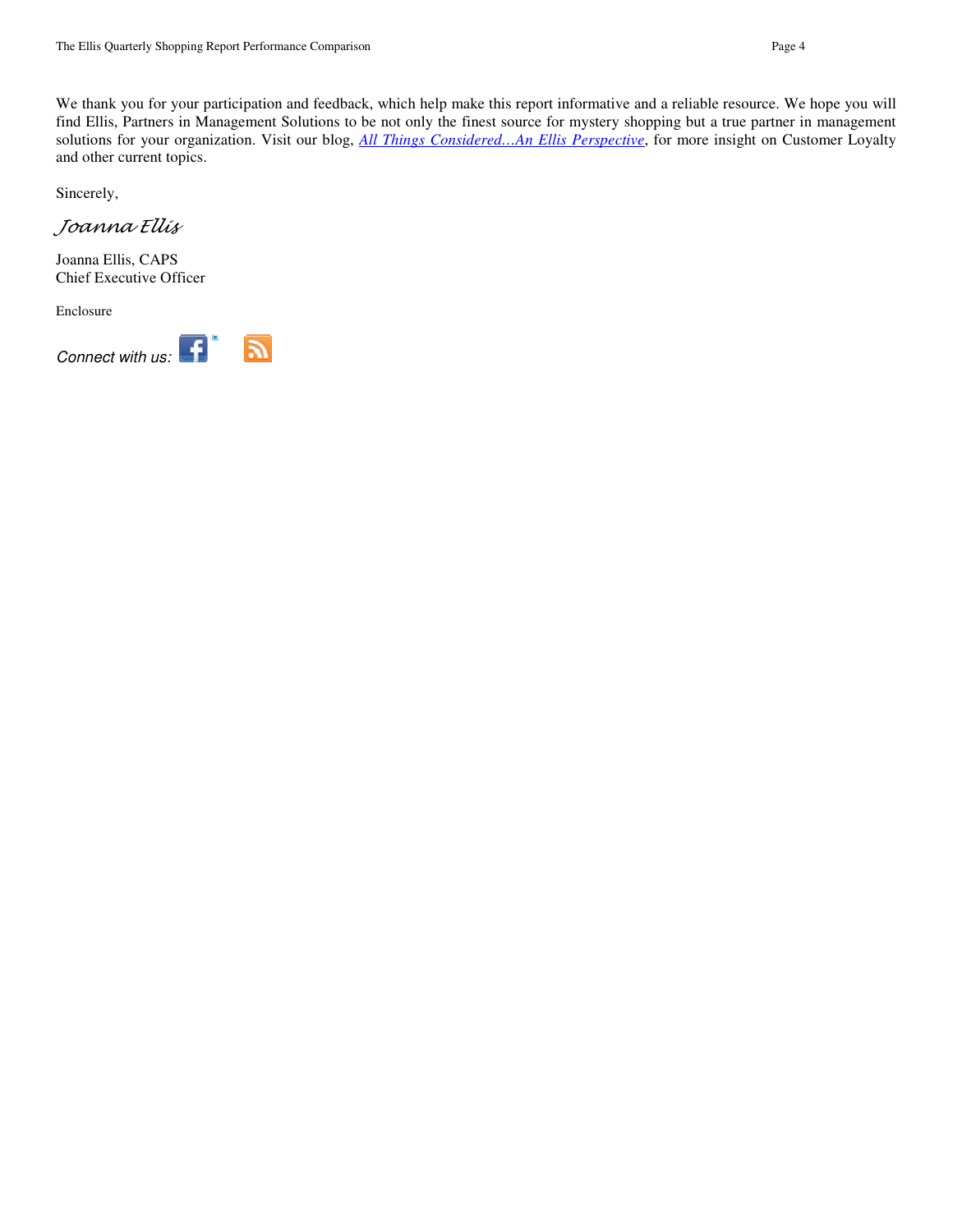# **ellis** | PARTNERS IN **SHOPPING REPORT PERFORMANCE COMPARISON**

**MULTIFAMILY INDUSTRY BENCHMARK**

**FIRST QUARTER, 2012**

|                                                | <b>TELEPHONE</b><br><b>PRESENTATION</b> |                                  | <b>ON-SITE</b><br><b>PRESENTATION</b> |                                     |                                    |                         |                                       |                             |                                 |                           |                                 |                          |                                     |                                                           |
|------------------------------------------------|-----------------------------------------|----------------------------------|---------------------------------------|-------------------------------------|------------------------------------|-------------------------|---------------------------------------|-----------------------------|---------------------------------|---------------------------|---------------------------------|--------------------------|-------------------------------------|-----------------------------------------------------------|
|                                                | Q1<br><b>Set Appt</b>                   | Q2<br>Telephone<br><b>Number</b> | Q3<br>First<br>mpression              | Q4<br>Identify<br>Specific<br>Needs | Q5<br>Discuss/<br>Show<br>Property | Q6<br>Apt.<br>Condition | Q7<br>Feature/<br><b>Benefit Sell</b> | Q8<br>Overcome<br>Objection | Q9<br>Ask for<br><b>Deposit</b> | Q10<br>ease from<br>Agent | <b>CLIENT</b><br><b>AVERAGE</b> | <b>STD</b><br><b>DEV</b> | <b>Amli Residential</b>             | <b>Participating Companies</b><br><b>Palms Associates</b> |
| <b>QUESTION OVERALL AVERAGE</b>                | 94.78%                                  | 88.40%                           | 95.10%                                | 93.14%                              | 94.75%                             | 94.90%                  | 94.30%                                | 96.41%                      | 74.84%                          | 90.78%                    | 92%                             | 13.85                    | <b>Apartment Trust of America</b>   | Pinnacle (PRMC)                                           |
| <b>SARES-REGIS Group</b>                       | 100.00%                                 | 97.40%                           | 100.00%                               | 98.70%                              | 100.00%                            | 100.00%                 | 100.00%                               | 97.40%                      | 92.21%                          | 98.70%                    | 98%                             | 4.00                     | BH Management Services, Inc.        | <b>Post Properties</b>                                    |
| <b>The Bainbridge Companies</b>                | 100.00%                                 | 97.83%                           | 100.00%                               | 97.83%                              | 100.00%                            | 95.65%                  | 95.65%                                | 97.83%                      | 84.78%                          | 100.00%                   | 97%                             | 6.28                     | <b>Bozzuto &amp; Associates</b>     | <b>RAM Partners, LLC</b>                                  |
| <b>Venterra Realty</b>                         | 96.88%                                  | 95.31%                           | 100.00%                               | 96.88%                              | 96.88%                             | 98.44%                  | 100.00%                               | 98.44%                      | 85.94%                          | 98.44%                    | 97%                             | 7.57                     | <b>BRE Properties</b>               | <b>SARES-REGIS Group</b>                                  |
| <b>Gables Residential Services</b>             | 97.05%                                  | 95.28%                           | 97.94%                                | 97.94%                              | 98.82%                             | 97.35%                  | 99.12%                                | 98.23%                      | 91.74%                          | 95.58%                    | 97%                             | 8.04                     | <b>Carmel Partners</b>              | Sequoia Equities, Inc.                                    |
| <b>Western National Property</b><br>Management | 97.98%                                  | 96.97%                           | 97.98%                                | 98.99%                              | 100.00%                            | 75.76%                  | 98.99%                                | 100.00%                     | 96.97%                          | 97.98%                    | 96%                             | 7.52                     | <b>Colonial Properties Trust</b>    | <b>Simpson Property Group</b>                             |
| <b>CLIENT 6</b>                                | 96.48%                                  | 95.07%                           | 95.07%                                | 93.66%                              | 100.00%                            | 99.30%                  | 96.48%                                | 99.30%                      | 85.92%                          | 96.48%                    | 96%                             | 8.02                     | <b>Cottonwood Residential</b>       | <b>The Bainbridge Companies</b>                           |
| <b>CLIENT 7</b>                                | 100.00%                                 | 93.62%                           | 100.00%                               | 93.62%                              | 96.81%                             | 96.81%                  | 97.87%                                | 98.94%                      | 85.11%                          | 94.68%                    | 96%                             | 9.67                     | <b>CWS Apartment Homes, LLC</b>     | <b>Timberland Partners</b>                                |
| <b>CLIENT 8</b>                                | 97.96%                                  | 91.16%                           | 97.28%                                | 97.96%                              | 97.28%                             | 96.60%                  | 95.92%                                | 98.64%                      | 88.44%                          | 95.24%                    | 96%                             | 10.60                    | <b>Fairfield Residential</b>        | <b>TriBridge Residential</b>                              |
| <b>CLIENT 9</b>                                | 98.44%                                  | 96.88%                           | 95.31%                                | 95.31%                              | 96.88%                             | 98.44%                  | 96.88%                                | 100.00%                     | 84.38%                          | 90.63%                    | 95%                             | 9.08                     | <b>Gables Residential Services</b>  | <b>UDR</b>                                                |
| <b>CLIENT 10</b>                               | 96.68%                                  | 89.21%                           | 97.10%                                | 95.02%                              | 97.10%                             | 96.27%                  | 96.27%                                | 98.34%                      | 84.23%                          | 96.27%                    | 95%                             | 10.21                    | <b>GHP Management</b>               | Venterra Realty                                           |
| <b>CLIENT 11</b>                               | 100.00%                                 | 89.74%                           | 100.00%                               | 92.31%                              | 100.00%                            | 92.31%                  | 97.44%                                | 94.87%                      | 87.18%                          | 94.87%                    | 95%                             | 10.97                    | <b>Greystar Management Services</b> | <b>Walton Communities</b>                                 |
| <b>CLIENT 12</b>                               | 96.36%                                  | 92.73%                           | 98.18%                                | 96.36%                              | 98.18%                             | 100.00%                 | 94.55%                                | 98.18%                      | 69.09%                          | 94.55%                    | 94%                             | 9.52                     | <b>Guardian Management, LLC</b>     | <b>Waterton Residential</b>                               |
| <b>CLIENT 13</b>                               | 98.00%                                  | 90.00%                           | 97.33%                                | 93.33%                              | 96.00%                             | 98.67%                  | 94.00%                                | 97.33%                      | 80.67%                          | 90.67%                    | 94%                             | 10.95                    | <b>Holland Residential</b>          | <b>Weidner Apartment Homes</b>                            |
| <b>CLIENT 14</b>                               | 100.00%                                 | 89.83%                           | 96.61%                                | 91.53%                              | 96.61%                             | 98.31%                  | 93.22%                                | 93.22%                      | 91.53%                          | 89.83%                    | 94%                             | 11.91                    | <b>IMT Residential</b>              | <b>Western National Property Management</b>               |
| <b>CLIENT 15</b>                               | 98.36%                                  | 88.52%                           | 98.36%                                | 95.08%                              | 91.80%                             | 93.44%                  | 95.08%                                | 100.00%                     | 77.05%                          | 96.72%                    | 93%                             | 9.98                     | JMG Realty, Inc.                    | Windsor Property Management Co / GID                      |
| <b>CLIENT 16</b>                               | 95.41%                                  | 90.83%                           | 96.33%                                | 95.41%                              | 95.41%                             | 99.08%                  | 96.33%                                | 95.41%                      | 76.15%                          | 91.74%                    | 93%                             | 11.78                    | <b>Kettler Management</b>           | <b>Wood Partners</b>                                      |
| <b>CLIENT 17</b>                               | 100.00%                                 | 89.02%                           | 91.46%                                | 92.68%                              | 93.90%                             | 96.34%                  | 95.12%                                | 97.56%                      | 85.37%                          | 87.80%                    | 93%                             | 14.70                    | Legacy Partners Residential, Inc.   |                                                           |
| <b>CLIENT 18</b>                               | 96.15%                                  | 92.31%                           | 96.15%                                | 96.15%                              | 86.54%                             | 94.23%                  | 96.15%                                | 96.15%                      | 71.15%                          | 92.31%                    | 92%                             | 12.79                    |                                     | * Representing 3,982 shopping reports                     |
| <b>CLIENT 19</b>                               | 95.15%                                  | 86.41%                           | 95.15%                                | 95.15%                              | 97.09%                             | 94.17%                  | 95.15%                                | 97.09%                      | 76.70%                          | 91.26%                    | 92%                             | 13.52                    |                                     |                                                           |

**Director of Training SARES-REGIS GroupBenchmark 1st Place CompanyMichelle Adrian**

*"SARES-REGIS Group is excited to finish once again in the EPMS top five rankings. Outstanding customer service, pride in a job well done and staying goal-oriented are what allow our teams to enjoy this success. We are so proud to have their hard work recognized. Congratulations to each and every member of the team!"*

**www.epmsonline.com**